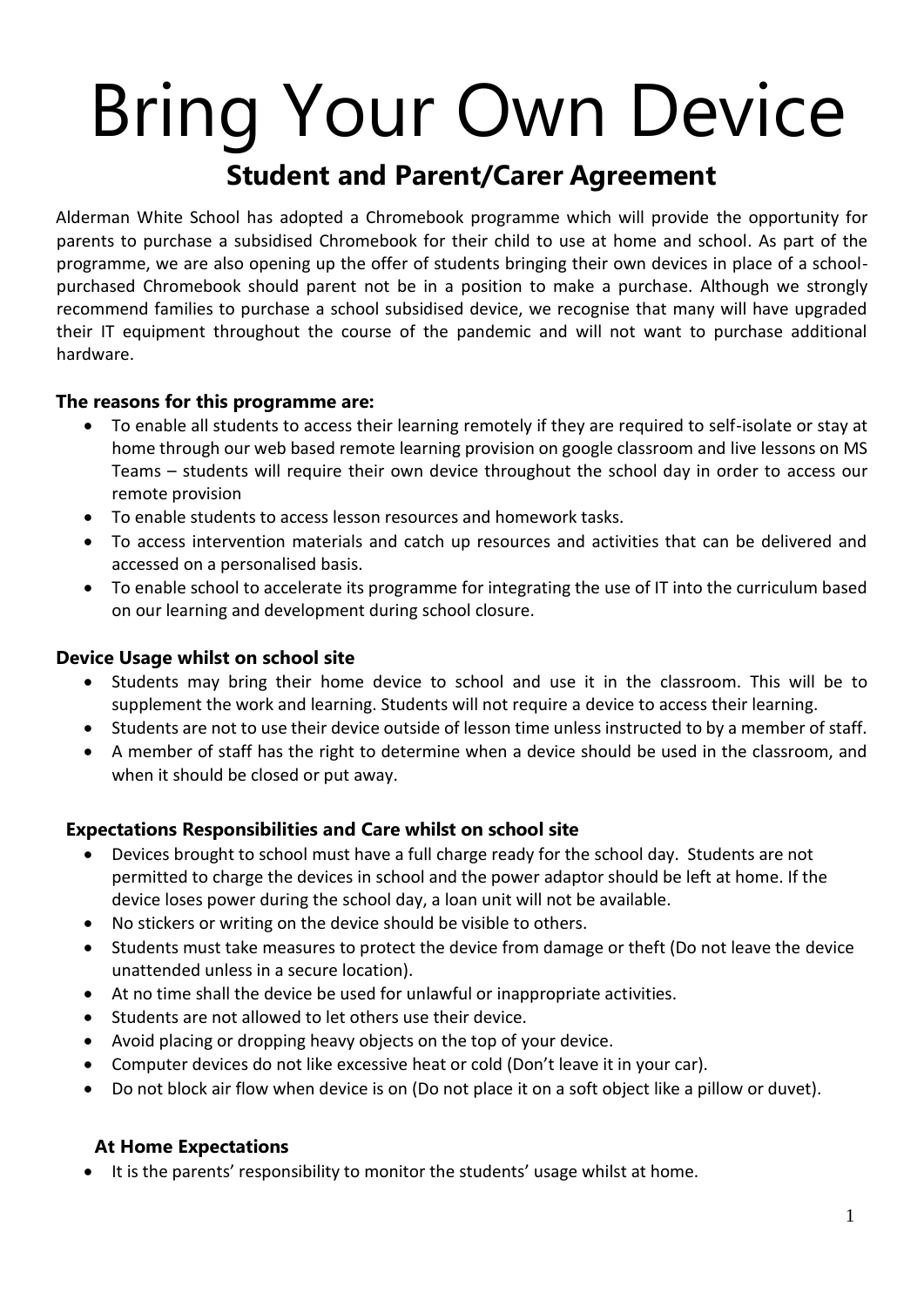• The device must be charged at home each night if they are going to be brought to school.

## **Violations**

- Students must follow the Alderman White 'Internet Code of Practice and Acceptable Use Policy' and 'Chromebook Policy and Procedures' at all times while using the device. These documents can be found on our website.
- Violations of any of the policies or items stated in this document will be addressed by the IT Services and the Pastoral Team to determine the correct course of action.
- We reserve the right to check the device at any time for content which could raise a safeguarding issue or compromise the integrity of our network system.

#### **Damages, Lost or Stolen (Incidents) whilst on school site:**

- Damages and other incidents should be reported to pastoral leaders and the IT Services as soon as possible if occurred on school site and in the school day.
- A report will need to be filed with IT Services if a device is lost or stolen. If the device is stolen, you should also provide us with a crime reference number.
- If a device is damaged, lost or stolen on site and it is deemed to be the fault of the child, we will not provide any financial assistance in repairing or replacing the device. We will support you in investigating the situation.
- If a device is damaged, lost or stolen and it is deemed to be the fault or partial fault of the school, we will support the repair or replacement of the device up to the value of £84. This is the subsidy figure the school pays towards each school-purchased Chromebook.

For users under the age of 18, we are required under our G Suite agreement to get parental consent before allowing access to **GSuite Additional Services** which includes the following apps that we have enabled for our students:-

App Maker, Blogger, Chrome Web Store, Feedburner, Fusion Tables, Google Alerts, Google Bookmarks, Google Books, Google Cloud Print, Google Earth, Google Groups, Google Maps, Google Photos, Google Play, Google Play Console, Google Public Data Explorer, Google Search Console, Google Takeout, Managed Google Play, Material Gallery, Science Journal, Search and Assistant, Studio, Web and App Activity, YouTube.

If you do not consent to your child using these please indicate this by **not ticking** the appropriate box on the reply slip. We have published additional information about GSuite For Education, including privacy notices, on our website.